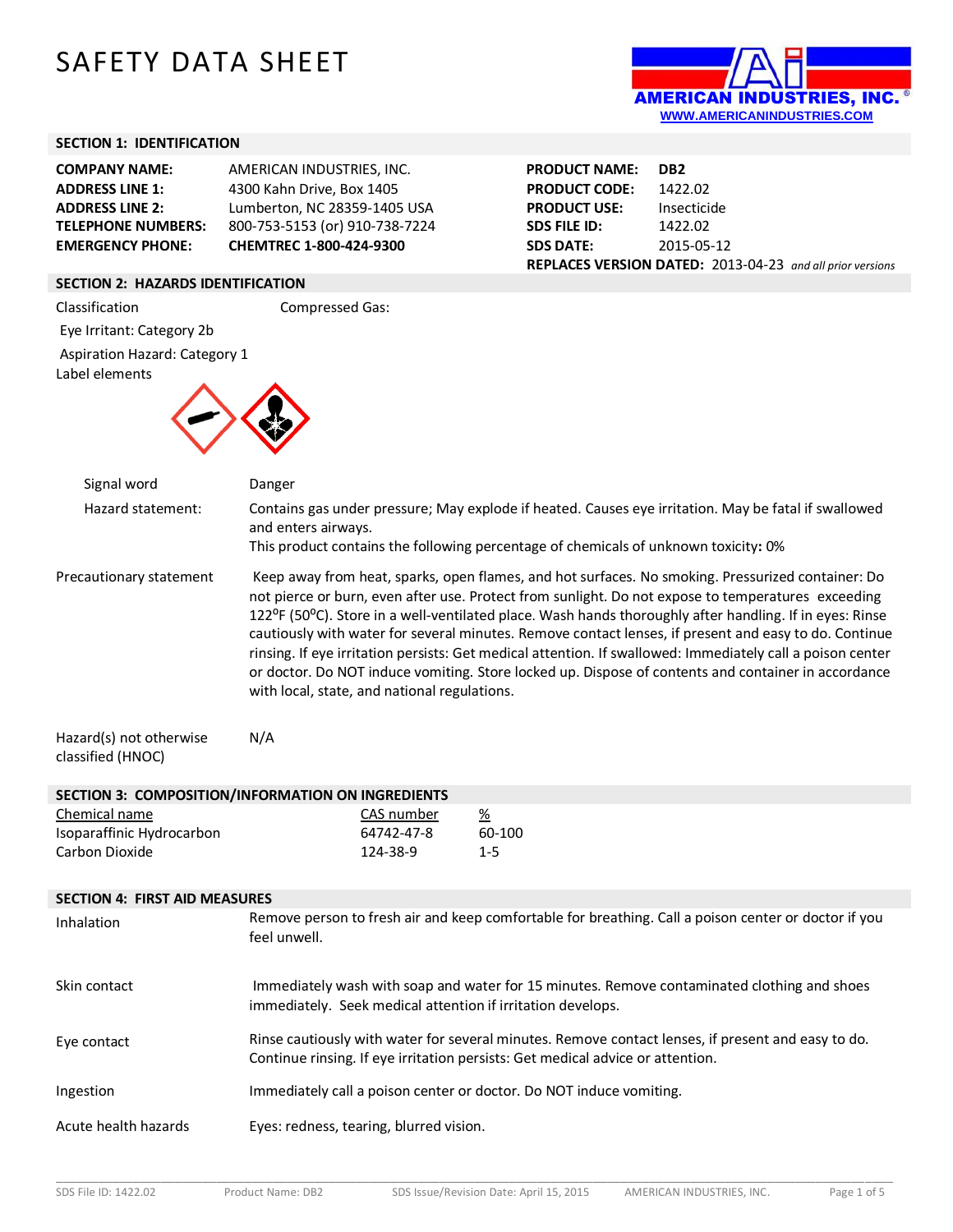| Chronic health hazards | Concentrating vapors and inhaling material can lead to oxygen deprivation, loss of brain function<br>and potential loss of life.                              |
|------------------------|---------------------------------------------------------------------------------------------------------------------------------------------------------------|
| Note to physician      | There is no specific treatment regimen. Treatment of overexposure should be directed at the control<br>of symptoms and the clinical condition of the patient. |

## **SECTION 5: FIRE-FIGHTING MEASURES**

| Suitable extinguishing<br>media                    |                                                                                                                                                                                                | Dry chemical, alcohol or alcohol-resistant foam or carbon dioxide. Water may be ineffective.                                                                                                                                             |                                                                                                                                                                                                      |  |
|----------------------------------------------------|------------------------------------------------------------------------------------------------------------------------------------------------------------------------------------------------|------------------------------------------------------------------------------------------------------------------------------------------------------------------------------------------------------------------------------------------|------------------------------------------------------------------------------------------------------------------------------------------------------------------------------------------------------|--|
| Unsuitable extinguishing<br>media                  | Water spray/stream                                                                                                                                                                             |                                                                                                                                                                                                                                          |                                                                                                                                                                                                      |  |
| Special firefighting<br>procedures                 |                                                                                                                                                                                                | Wear NIOSH approved Self Contained Breathing Apparatus with a full face piece operated in a positive<br>pressure demand mode with full body protective clothing when fighting fires. Use water spray only to<br>cool exposed containers. |                                                                                                                                                                                                      |  |
| Unusual fire and explosion<br>hazards              | other ignition source.                                                                                                                                                                         |                                                                                                                                                                                                                                          | Keep away from sparks, open flames, and hot surfaces. No smoking. Do not spray on an open flame or                                                                                                   |  |
| Hazardous combustion<br>products                   | Oxides of carbon.                                                                                                                                                                              |                                                                                                                                                                                                                                          |                                                                                                                                                                                                      |  |
| <b>SECTION 6: ACCIDENTAL RELEASE MEASURES</b>      |                                                                                                                                                                                                |                                                                                                                                                                                                                                          |                                                                                                                                                                                                      |  |
| Personal protective<br>equipment                   |                                                                                                                                                                                                | Refer to section VIII for proper Personal Protective Equipment.                                                                                                                                                                          |                                                                                                                                                                                                      |  |
| Spill                                              |                                                                                                                                                                                                |                                                                                                                                                                                                                                          | Clean up with non-combustible material like vermiculite, sand or earth. If many cans are opened<br>remove ignition sources. Prevent spill from entering sewers, storm drains, and natural waterways. |  |
| Waste disposal                                     | Dispose of in accordance with federal, state, and local regulations. Containers may be hazardous when<br>empty.                                                                                |                                                                                                                                                                                                                                          |                                                                                                                                                                                                      |  |
| <b>RCRA Status</b>                                 | Waste likely considered Non-hazardous under RCRA, however product should be fully characterized<br>prior to disposal (40 CFR 261).                                                             |                                                                                                                                                                                                                                          |                                                                                                                                                                                                      |  |
| <b>SECTION 7: HANDLING AND STORAGE</b>             |                                                                                                                                                                                                |                                                                                                                                                                                                                                          |                                                                                                                                                                                                      |  |
| Precautions for safe<br>handling                   | Protect from sunlight. Store in a well ventilated place. Do not expose to temperatures exceeding<br>50°C/122°F. Pressurized container: Do not pierce or burn, even after use. Store locked up. |                                                                                                                                                                                                                                          |                                                                                                                                                                                                      |  |
| Other precautions                                  |                                                                                                                                                                                                | Keep out of reach of children.                                                                                                                                                                                                           |                                                                                                                                                                                                      |  |
| Incompatibility                                    | Some plastics and strong oxidizers.                                                                                                                                                            |                                                                                                                                                                                                                                          |                                                                                                                                                                                                      |  |
| SECTION 8: EXPOSURE CONTROLS/PERSONAL PROTECTION   |                                                                                                                                                                                                |                                                                                                                                                                                                                                          |                                                                                                                                                                                                      |  |
| <b>Hazardous Component</b>                         |                                                                                                                                                                                                | <b>OSHA PEL</b>                                                                                                                                                                                                                          | <b>ACGIH TLV</b>                                                                                                                                                                                     |  |
| Isoparaffinic Hydrocarbon                          |                                                                                                                                                                                                | 400 ppm                                                                                                                                                                                                                                  | 400 ppm                                                                                                                                                                                              |  |
| Carbon Dioxide                                     |                                                                                                                                                                                                | 5000 ppm                                                                                                                                                                                                                                 | 5000 ppm                                                                                                                                                                                             |  |
| Appropriate engineering controls                   |                                                                                                                                                                                                | General ventilation adequate.                                                                                                                                                                                                            |                                                                                                                                                                                                      |  |
| Respiratory protection                             |                                                                                                                                                                                                | Not required with normal use.                                                                                                                                                                                                            |                                                                                                                                                                                                      |  |
| Personal protective equipment                      |                                                                                                                                                                                                | Wear eye protection.                                                                                                                                                                                                                     |                                                                                                                                                                                                      |  |
| <b>Additional Measures</b>                         |                                                                                                                                                                                                | Wash hands thoroughly after use.                                                                                                                                                                                                         |                                                                                                                                                                                                      |  |
| <b>SECTION 9: PHYSICAL AND CHEMICAL PROPERTIES</b> |                                                                                                                                                                                                |                                                                                                                                                                                                                                          |                                                                                                                                                                                                      |  |
| Appearance                                         | Clear Aerosol                                                                                                                                                                                  |                                                                                                                                                                                                                                          |                                                                                                                                                                                                      |  |
| Odor                                               | Mild odor                                                                                                                                                                                      |                                                                                                                                                                                                                                          |                                                                                                                                                                                                      |  |
| Odor threshold                                     | N/D                                                                                                                                                                                            |                                                                                                                                                                                                                                          |                                                                                                                                                                                                      |  |
| <b>Boiling point</b>                               | 450°F (232°C)<br>$\overline{1}$                                                                                                                                                                |                                                                                                                                                                                                                                          |                                                                                                                                                                                                      |  |

| <b>Freezing Point</b> | N/D                                                                                            |
|-----------------------|------------------------------------------------------------------------------------------------|
| Flammability          | Not considered a flammable aerosol or an extremely flammable aerosol by OSHA (29CFR 1910.1200) |
| Flash point           | > 200°F (93°C)                                                                                 |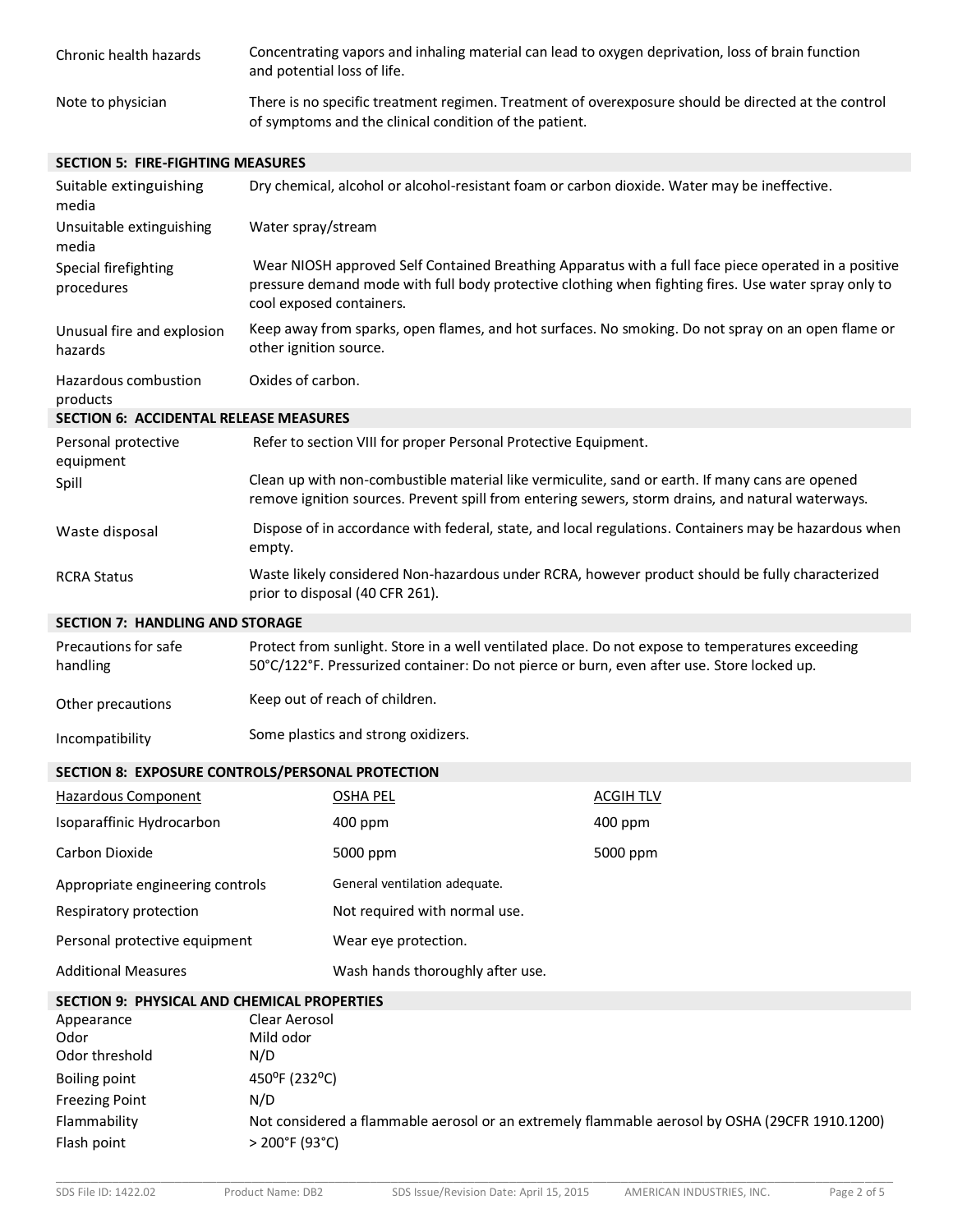| Auto-ignition temperature<br>Upper/lower flammability | N/D<br>Lower: N/A                                                                                                                                         | Upper: N/A |
|-------------------------------------------------------|-----------------------------------------------------------------------------------------------------------------------------------------------------------|------------|
| limits                                                |                                                                                                                                                           |            |
| Vapor Pressure (mmHg)                                 | 0.4                                                                                                                                                       |            |
| Vapor density (Air = $1$ )                            | >6                                                                                                                                                        |            |
| <b>Evaporation Rate</b>                               | $\leq$ 1                                                                                                                                                  |            |
| Specific Gravity (H20=1)                              | 0.81                                                                                                                                                      |            |
| pH                                                    | N/A                                                                                                                                                       |            |
| Solids (%)                                            | N/D                                                                                                                                                       |            |
| Solubility in Water                                   | 0%                                                                                                                                                        |            |
| Partition Coefficient:n-<br>Octanol/water (Kow)       | N/D                                                                                                                                                       |            |
| Volatility including water<br>(%)                     | 3%                                                                                                                                                        |            |
| <b>VOC</b>                                            | $< 1\%$                                                                                                                                                   |            |
| Dielectric Strength (Volts)                           | 40,100                                                                                                                                                    |            |
| Decomposition<br>Temperature                          | N/D                                                                                                                                                       |            |
| Viscosity                                             | N/D                                                                                                                                                       |            |
| <b>SECTION 10: STABILITY AND REACTIVITY</b>           |                                                                                                                                                           |            |
| Reactivity                                            | None known.                                                                                                                                               |            |
| Chemical stability                                    | Stable.                                                                                                                                                   |            |
| Conditions to avoid                                   | Temperatures greater than 122 <sup>o</sup> F (50 <sup>o</sup> C) and sources of ignition.                                                                 |            |
| Incompatibility                                       | Some plastics and strong oxidizers.                                                                                                                       |            |
| Hazardous decomposition<br>products                   | Oxides of carbon.                                                                                                                                         |            |
| Possible hazardous<br>reactions                       | None known.                                                                                                                                               |            |
| SECTION 11: TOXICOLOGICAL INFORMATION                 |                                                                                                                                                           |            |
| Toxicological information                             | Isoparaffinic Hydrocarbon (64742-47-8) LD <sub>50</sub> (Oral, Rat) 5 g/kg LD <sub>50</sub> (Dermal, Rabbit) 2 g/kg; LC <sub>50</sub> (Rat,<br>4hr) 5mg/L |            |
| Routes of Entry                                       | Ingestion, Inhalation, Skin.                                                                                                                              |            |
| Ingestion                                             | May cause nausea and diarrhea, vomiting.                                                                                                                  |            |
| Inhalation                                            | May cause dizziness. Excessive exposure may lead to oxygen deprivation and unconsciousness.                                                               |            |
| Skin contact                                          | May cause mild irritation, localized defatting.                                                                                                           |            |
| Eye contact                                           | Causes irritation, redness, tearing.                                                                                                                      |            |
| Medical condition<br>aggravated                       | Excessive exposure will aggravate respiratory cardiovascular or pulmonary illnesses.                                                                      |            |
| Acute health hazards                                  | Eyes: redness, tearing, blurred vision.                                                                                                                   |            |
| Chronic health hazards                                | Concentrating vapors and inhaling material can lead to oxygen deprivation, loss of brain function and<br>potential loss of life.                          |            |
| Carcinogenicity                                       | This product is not considered to be a carcinogen by IARC, ACGIH, NTP, or OSHA.                                                                           |            |

# **SECTION 12: ECOLOGICAL INFORMATION**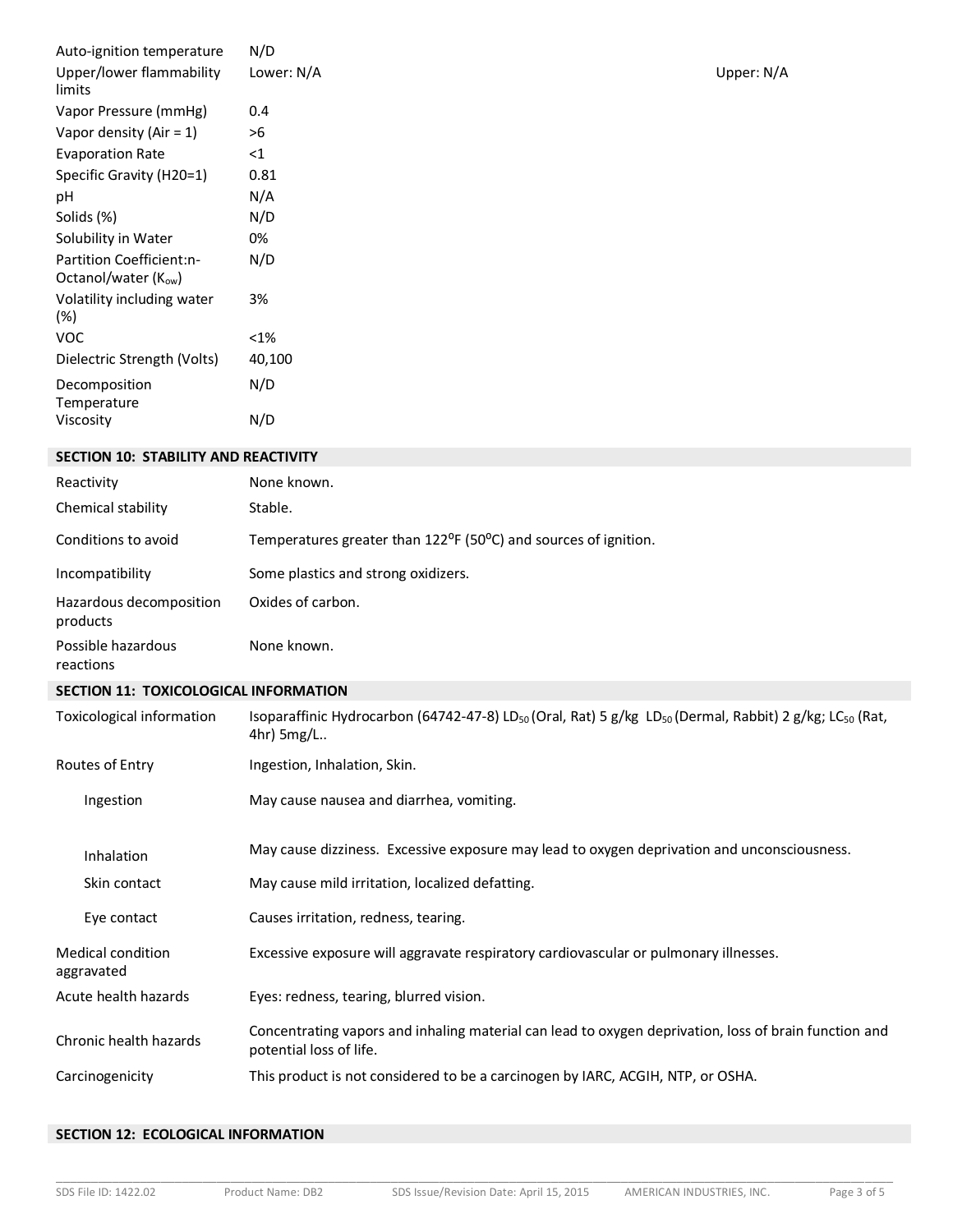| <b>Ecological information</b>              | This pesticide is extremely toxic to aquatic organisms, including fish and invertebrates. To protect the<br>environment, do not allow pesticide to enter or run off into storm drainage ditches, gutters, or surface<br>waters. Applying this product in calm weather when rain is not predicted for the next 24 hours will<br>help to ensure that wind or rain does not blow or<br>wash pesticide off the treatment area. This pesticide is highly toxic to bees exposed to direct treatment<br>on blooming crops or weeds. Do not apply this product or allow it to drift to blooming crops or weeds<br>while bees are actively visiting the treatment<br>areas. |
|--------------------------------------------|--------------------------------------------------------------------------------------------------------------------------------------------------------------------------------------------------------------------------------------------------------------------------------------------------------------------------------------------------------------------------------------------------------------------------------------------------------------------------------------------------------------------------------------------------------------------------------------------------------------------------------------------------------------------|
| Biodegradability                           | Component or components of this product are not biodegradable.                                                                                                                                                                                                                                                                                                                                                                                                                                                                                                                                                                                                     |
| Bioaccumulation                            | Components in this mixture can bioaccumulate in aquatic organisms.                                                                                                                                                                                                                                                                                                                                                                                                                                                                                                                                                                                                 |
| Mobility in soil                           | This product is mobile in soil.                                                                                                                                                                                                                                                                                                                                                                                                                                                                                                                                                                                                                                    |
| Other ecological hazards                   | This material is toxic to aquatic life.                                                                                                                                                                                                                                                                                                                                                                                                                                                                                                                                                                                                                            |
| <b>SECTION 13: DISPOSAL CONSIDERATIONS</b> |                                                                                                                                                                                                                                                                                                                                                                                                                                                                                                                                                                                                                                                                    |
| Waste disposal                             | Dispose of in accordance with federal, state, and local regulations. Containers may be hazardous when                                                                                                                                                                                                                                                                                                                                                                                                                                                                                                                                                              |

empty. RCRA Status Waste likely considered non-hazardous under RCRA, however product should be fully characterized prior to disposal (40 CFR 261).

### **SECTION 14: TRANSPORT INFORMATION**

no<sup>+</sup>

| DUT                        |                    |
|----------------------------|--------------------|
| UN number                  | Aerosols, Ltd. Qty |
| UN proper shipping name    | 1950               |
| Transport hazard class(es) | 2.2                |
| Packing group              | N/A                |
|                            |                    |

This product meets the exception requirements of section 173.306 as a limited quantity and may be shipped as a limited quantity. Until 12/31/2020, the "Consumer Commodity - ORM-D" marking may still be used in place of the new limited quantity diamond mark for packages of UN 1950 Aerosols. Limited quantities require the limited quantity diamond mark on cartons after 12/31/20 and may be used now in place of the "Consumer Commodity ORM-D" marking and both may be displayed concurrently.

## **SECTION 15: REGULATORY INFORMATION**

TSCA Status: All chemicals are listed or exempt. CERCLA (Comprehensive response compensation, and liability act): None. SARA 311/312 Hazardous categories: None. SARA 313 reportable ingredients: None

US state regulations: California Proposition 65: None.

International regulations: All components are listed or exempted.

This chemical is a pesticide product registered by the Environmental Protection Agency and is subject to certain labeling requirements under federal pesticide law. These requirements differ from the classification criteria and hazard information required for safety data sheets, and for workplace labels of non-pesticide chemicals. Following is the hazard information as required on the pesticide label:

**CAUTION**: Harmful if absorbed through skin. Causes moderate eye irritation. Avoid contact with eyes, skin, or clothing. Harmful if inhaled. Avoid breathing spray mist. Wash thoroughly with soap and water after handling and before eating, drinking, chewing gum, using tobacco or using the toilet. Remove contaminated clothing and wash clothing before reuse. Contents under pressure. Keep away from heat, sparks and open flame. Do not puncture or incinerate container. Exposure to temperatures above 130°F may cause bursting.

EPA Reg. No. 44446-54-38090

### **SECTION 16: OTHER INFORMATION**